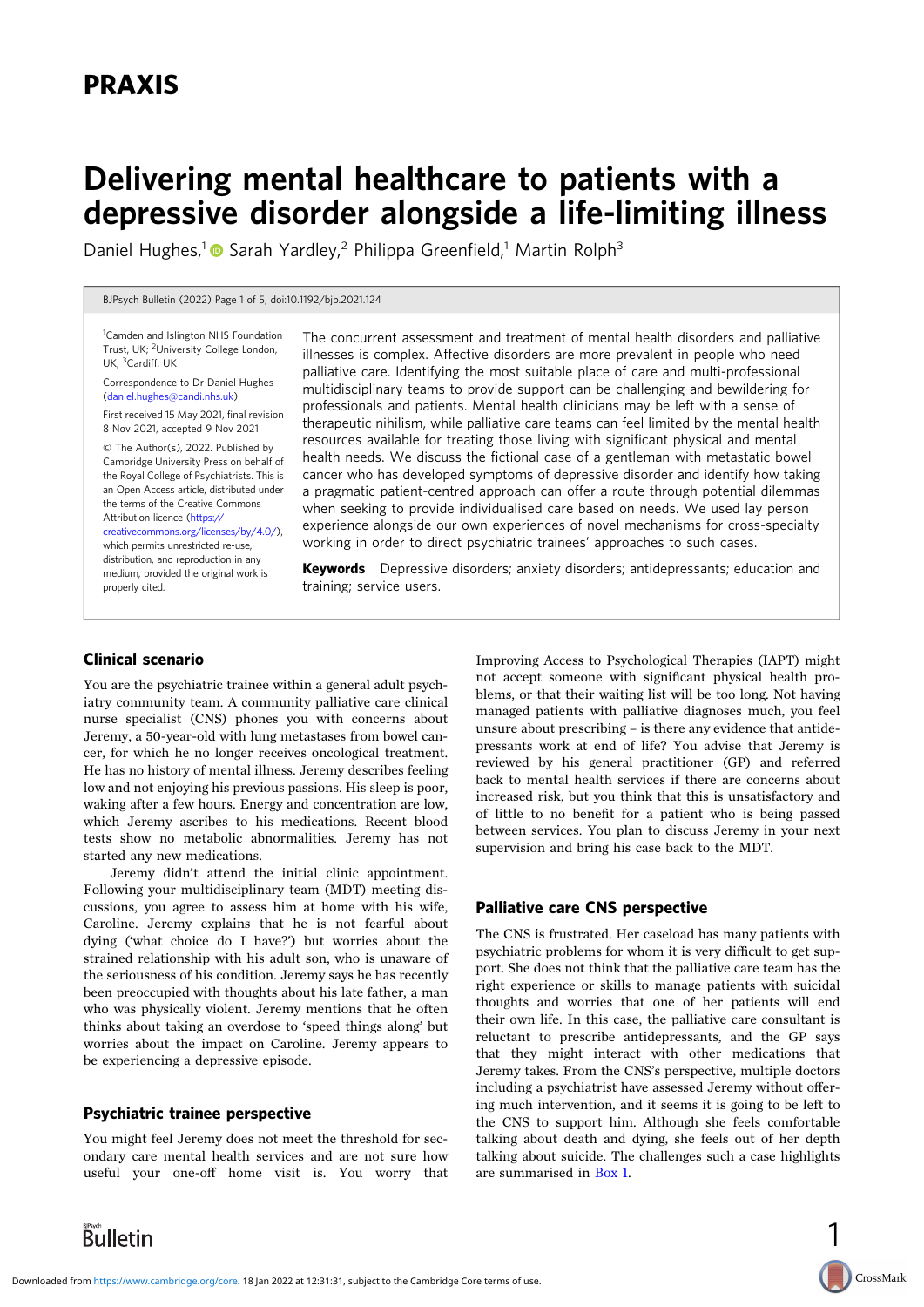#### <span id="page-1-0"></span>Box 1. Summary

- How common are affective disorders in a palliative population?
- How should the assessment and treatment of affective disorders in this population be approached?
- What are the relevant differential diagnoses?
- What are the relevant prescribing issues when treating mental illness in palliative care?
- Is there any evidence for psychological therapies at the end of life? Where can patients access these?
- How common are suicidal thoughts at the end of life? And how should we assess and alleviate these?
- What service models might improve the mental health of people with life-limiting illnesses?

# Discussion

 $\mathcal{P}$ 

#### Affective and anxiety disorders in patients who need palliative care

There is increasing evidence of higher rates of psychiatric disorder in people receiving palliative care. Published rates of depression in advanced cancer vary from 3 to 77%, with anxiety disorders having a similar wide range in prevalence.<sup>1,2</sup> Patients with advanced chronic obstructive pulmonary disease demonstrate depression in 37–71% of cases, while those with advanced heart disease report depression in 9 to  $36\%$  $36\%$ <sup>3</sup>. The majority of those attending community cancer clinics who also have a diagnosis of depression are undertreated with regard to their mental health.<sup>3</sup>

Diagnosing mental illness at end of life poses significant challenges. Adjusting to death can be associated with significant anxieties. $4$  The ICD diagnostic criteria describe adjustment disorder as a '[state] of subjective distress and emotional disturbance ... arising in the period of adaptation to a significant life change or to the consequences of a stress-ful life event'.<sup>[5](#page-4-0)</sup> It is easy to see how this may apply to patients at the end of life.

Depression in those with life-limiting illnesses has been subject to more research than other mental illnesses and has been demonstrated in  $24.6\%$  $24.6\%$  of such patients.<sup>2</sup> Having depression alongside a palliative diagnosis may reduce life expectancy.<sup>6</sup> A patient may describe subjectively feeling 'low' for multiple reasons. Differentiating between normal sadness, normal grief responses, adjustment disorder and major depressive disorder is difficult. We reiterate, however, that depression is known to be under-recognised and under-treated in palliative populations.<sup>7</sup>

Anxiety is a normal response to feeling under threat and an expected response to receiving 'bad news' or approaching end of life. One study found that 13.9% of those receiving palliative care met the criteria for an anxiety disorder<sup>[8](#page-4-0)</sup> without mirroring the same risk factors as the general population.<sup>9</sup>

A trauma-informed approach to palliative patient care highlights the abundance of potentially psychologically traumatising events which often occur preceding a patient becoming palliative, including intensive medical interventions alongside escalating illness. Prior trauma may be

reactivated by the stress of approaching end of life.<sup>[10](#page-4-0)</sup> Receiving a palliative diagnosis may be accompanied by a strong feeling of 'loss of control', which can reactivate prior trauma. As such, it is important to be mindful of trauma-related symptoms.

# A wish to hasten death and suicidal thoughts: a spectrum?

Any person at the end of life may report a wish to die, or hasten death, in either the presence or absence of mental disorder. The reasons behind such wishes are multifactorial and include a direct response to physical or psychological suffering, loss of self, fear of dying, a method of ending suf-fering and a form of control over one's life.<sup>[11](#page-4-0)</sup> Discussing such a wish to hasten death does not necessarily cause distress, and patients may find it beneficial.<sup>12</sup> The point at which a wish to hasten death becomes an active suicidal thought can be difficult to define, particularly in those with concurrent mental health problems. It is likely that such thoughts exist upon a spectrum. While a wish to hasten death tends to fluctuate in intensity and frequency, those with a diagnosis of depression may need tailored interventions to achieve relief, highlighting the importance of accurate diagnosis. $^{13}$  $^{13}$  $^{13}$ 

Despite increased rates of depression in those receiving palliative care, suicide risk appears low, $\frac{1}{4}$  including for those cared for at home<sup>15</sup> and in hospices.<sup>[16](#page-4-0)</sup> It may be that deteriorating physical health makes suicide practically difficult or that there is a fundamentally different psychological response with a lessened propensity to act. It is also possible that suicide is difficult to determine as cause of death and so is underreported.

#### Diagnosing affective disorders in palliative populations

Diagnosing any affective disorder in this population is a significant challenge. It is important to first exclude any physical cause of suspected psychiatric symptoms, for example, considering hypoactive delirium in a patient who is flat and withdrawn. Taking a standardised psychiatric interview approach (asking about sleep, appetite, energy, etc.) may result in misdiagnosing an affective disorder in those experiencing predominantly physical health problems. Indeed, such somatic symptoms have been demonstrated to have a low positive predictive value for diagnosing depression in palliative care.<sup>[17](#page-4-0)</sup> Metabolic disturbances (such as hypercalcaemia) can cause low mood, and frequently used medications such as steroids can result in affective disturbance. A comprehensive assessment of both physical and mental health is paramount. For example, are untreated physical symptoms contributing to anxiety or poor sleep? Psychosocial considerations should also be included in any psychiatric formulation – for instance, unresolved relationship issues might emerge as death approaches.

The patient may be primarily seen by palliative care teams, who might not feel confident in diagnosing mental disorders. It can be difficult to determine what is 'normal' and what is 'abnormal'. Various diagnostic screening approaches have been trialled, from single-item questionnaires to semi-structured psychiatric interviews, with similar levels of validity.<sup>18</sup> Ultimately, suspecting or making a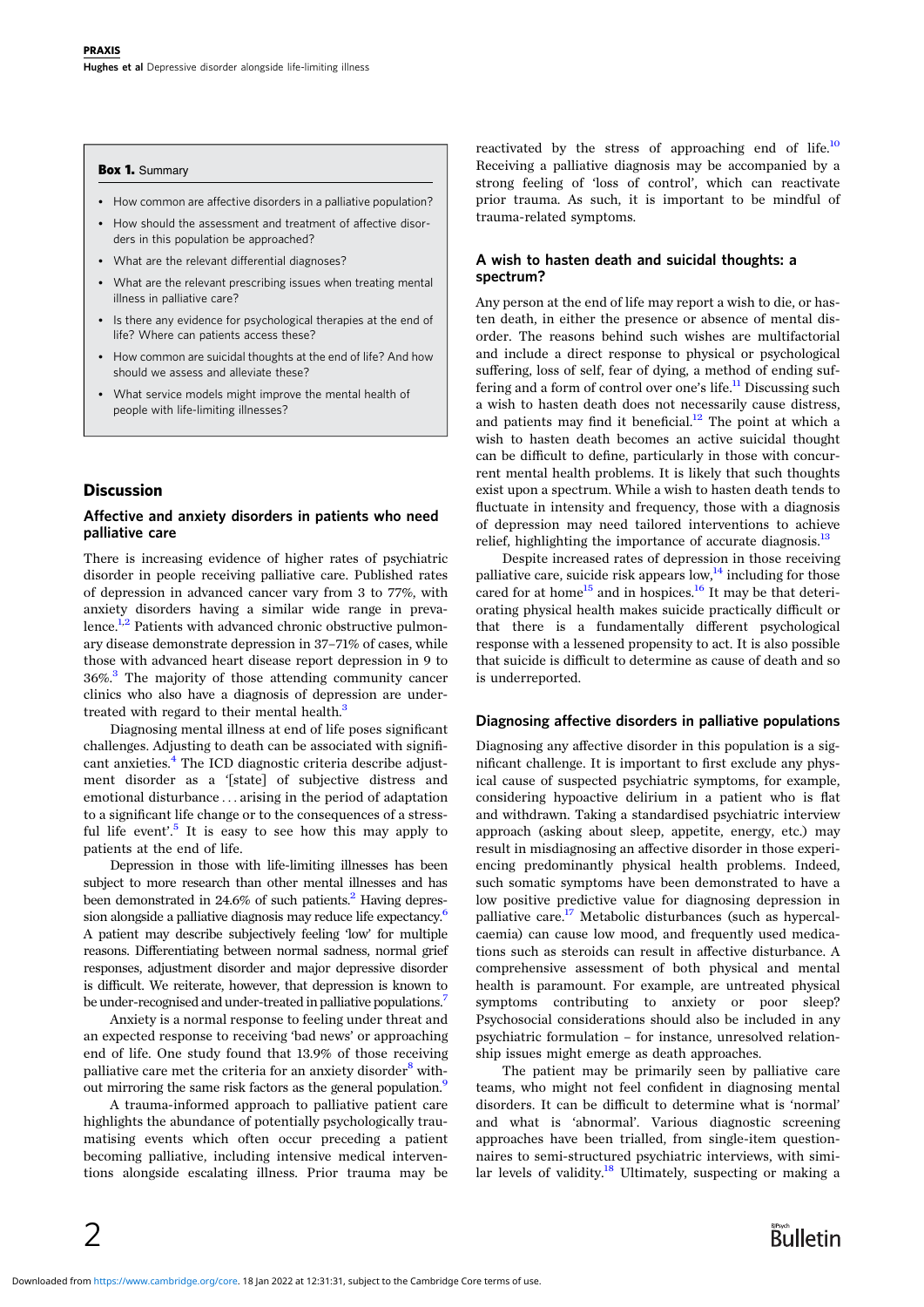diagnosis may be limited by any perceived lack of treatment options or appropriate referral routes.

# Treatment approaches

Before starting any treatment, consider monitoring a patient's mental state over a period of time and optimising their palliative care, in order to see whether physical symptom reduction results in improvement in mood. However, such a 'watch and wait' approach can be challenging given time limitations.

Any patient's specific circumstances (including their primary physical diagnosis) must be considered when prescribing psychotropic medication. Pharmacological treatment must pay particular attention to the pharmacokinetics ('what the body does to the drug') and pharmacodynamics ('what the drug does to the body'). $^{19}$  $^{19}$  $^{19}$  Drug absorption, protein binding, metabolism and excretion are often impaired in patients receiving palliative care, and it is important to consider renal and hepatic function.

Prescribing should ascribe to the 'start low and go slow' orthodoxy to minimise risk, although regular review may allow for faster titration if tolerated and avoid the risk of underdosing. Drug interactions are common.<sup>17</sup> Whereas an antidepressant with a long half-life such as fluoxetine can be more forgiving of a patient forgetting doses, a shorteracting medication such as mirtazapine is easier to stop if there are serious adverse effects. It would be preferable for any treatment to be fast-acting. It is important to consider risk of prolonged QTc with certain antipsychotics (such as haloperidol) or bleeding risk with selective serotonin reuptake inhibitors (SSRIs). Such considerations are even more pertinent in this population owing to their overall frailty.

The European Palliative Care Research Collaborative recommends citalopram or mirtazapine as first-line antidepressant agents, $^{20}$  $^{20}$  $^{20}$  although the Palliative Care Adult Network Guidelines highlight that there is 'little to choose' between SSRIs and that consideration should be given to using medications already being prescribed for other symptoms, such as tricyclic antidepressants.<sup>21</sup>

A 2011 systematic review concluded that '[antidepressants] were effective in treating depression in palliative care but it was possible that efficacy may have been overes-timated due to selective reporting and publication biases'.<sup>[22](#page-4-0)</sup> Studies looking at antidepressant use in other (nonpalliative) physical health conditions may give more reason to be optimistic.<sup>[23](#page-4-0)</sup> Research involving other psychotropic medications, including benzodiazepines, antipsychotics and psychostimulants, provides even less evidence for these than for traditional antidepressants.

Psychological approaches to affective disorders in people receiving palliative care have similar research difficulties, although specific therapies such as Dignity Therapy<sup>[24](#page-4-0)</sup> and group therapy utilised in metastatic breast cancer<sup>25</sup> have demonstrated some efficacy. More generally, there is some evidence for cognitive–behavioural therapy (CBT) to treat mood disorders in those receiving end-of-life care. $26,27$  $26,27$  $26,27$ There is an argument for integration of psychological therapies within palliative care teams, with evidence that CBT

delivered by palliative care nurses can reduce anxiety  $levels<sup>28</sup>$  $levels<sup>28</sup>$  $levels<sup>28</sup>$ 

Managing suicide risk includes assessing potential access to large amounts of prescribed medication. We suggest involvement of mental health crisis teams alongside community palliative care teams as an effective way to formulate crisis plans. Less restrictive options should be fully explored, and practically a palliative diagnosis may fundamentally change the approach to suicide risk. Admitting a patient to a psychiatric hospital for short-term risk containment seems rarely appropriate as someone approaches the end of life.

All psychiatric treatment should be offered in conjunction with ongoing comprehensive palliative care, ideally via joint reviews. Such working is an excellent opportunity to gain from sharing clinical expertise and allows opportunities for patient-centred treatment.

#### Reflection: challenges and opportunities

People who need palliative care may not fit into traditional psychiatric service models, particularly when these are designed with inflexible diagnostic criteria, envisaging the patient as a largely passive recipient of treatment, rather than integrating the benefits of co-production. Although IAPT does accept patients for treatment with physical health needs, the complexities of people under palliative care services and the importance of prompt treatment may mean that IAPT is not always best placed to deliver effective treatment. Conversely, these patients may not meet the threshold for secondary care mental health services. Their involvement with mental health services may be limited to referrals to liaison services while receiving in-patient medical care, leading to an opportunistic approach to assessment and management. Some palliative care services have access to psychologists or psychiatrists, although this is far from the norm. It may be left to the resourceful palliative care clinician to navigate their own local mental health services, to identify a 'friendly psychiatry team' from the range of primary care or assessment services, liaison services, community mental health services or psychological services.

Patients themselves may not want to see additional teams alongside palliative care, oncology, district nurses and general practice. It may therefore fall upon those less experienced in dealing with mental illness to offer informal psychological support. Palliative care clinicians are experienced at 'sitting with' patient distress, an approach that lends itself well to managing psychiatric disorders. In return, mental health services need to act in a more flexible manner than that to which they are perhaps accustomed, for example, accepting people receiving palliative care for assessment who would otherwise not reach their service threshold.

## A model of integrated care: embedding a psychiatric trainee within a palliative care community team

It may be that mental health services can also offer a role in supporting palliative care clinicians to feel more confident and effective in their management of mental disorder, through liaison and complex case discussion.

**Bulletin**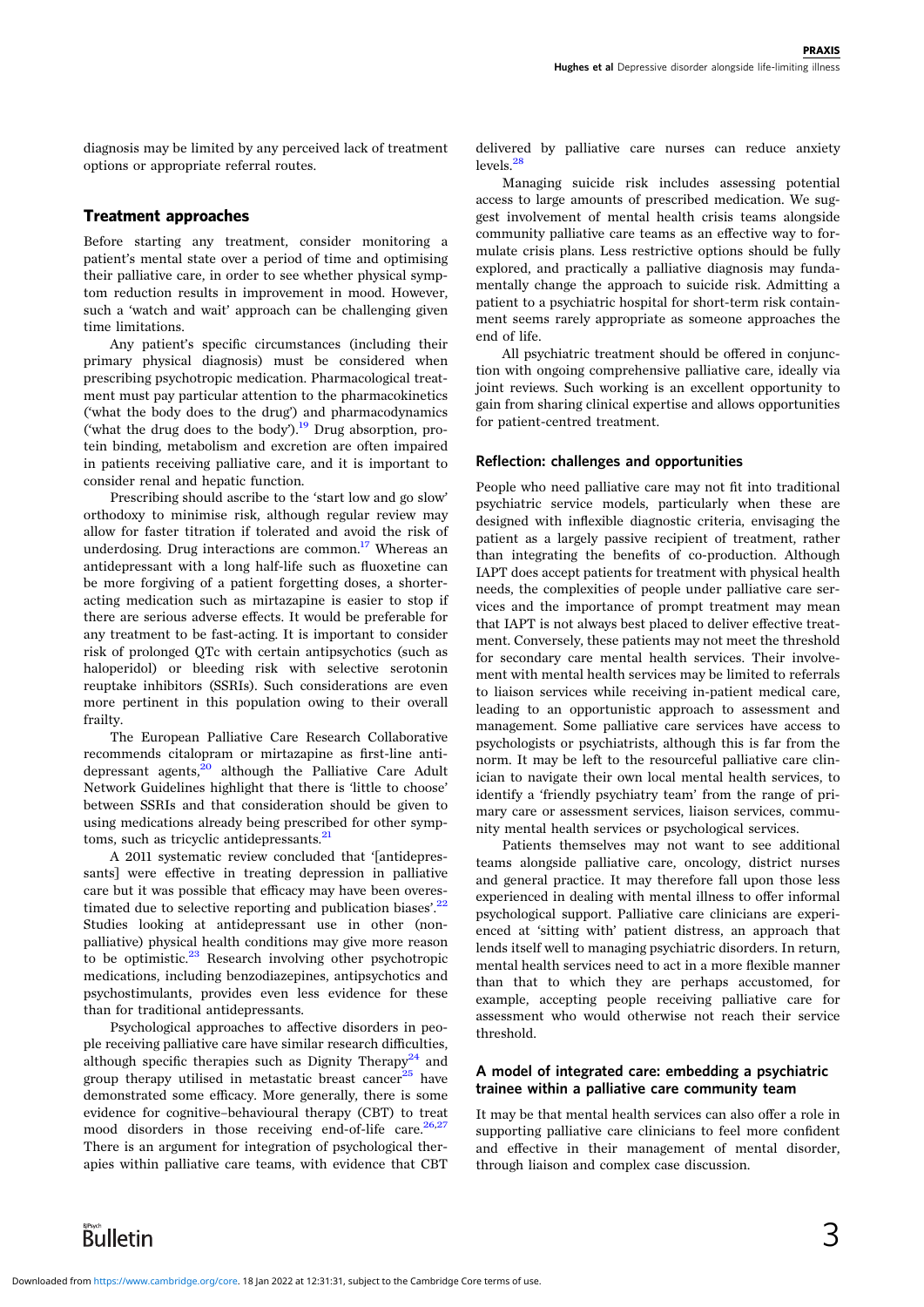One approach is for a psychiatric trainee to liaise with local palliative care teams to arrange clinical work as part of special interest sessions. In response to a local audit identifying substantial unmet mental health needs within a community palliative care team, $29$  the authors embedded a psychiatric trainee within this team. We proposed this would improve psychiatric assessment and mental health treatment signposting, facilitate training of palliative care staff in assessing mental health, and improve the physical health knowledge of the psychiatric trainee. The trainee joined MDT meetings, advised team members and attended joint reviews of patients with potentially unmet psychiatric needs.

This intervention had a positive impact upon the number of cases that had to be brought to MDT discussions each month with psychiatric problems. Prior to psychiatric trainee involvement, a mean of 2.3 new cases per month were considered to involve unmet mental health needs, and a mean of 5.6 'complex' cases involving unmet mental health needs were discussed each month. During the intervention, these means reduced to 1.3 (new patients) and 3.6 (complex patients).

The psychiatry trainee found this an invaluable experience to develop understanding of the complexities of treating mental health problems alongside palliative diagnoses. Furthermore, palliative care clinicians may benefit significantly from exposure to mental health services and approaches being incorporated into their work.

#### Family experience

Caroline has worried about her husband for months. He seems withdrawn and not interested in doing things that he used to enjoy. Caroline tried to persuade Jeremy to seek help, but she felt that he was just passed between different services without anyone actually offering a diagnosis or any meaningful support. Caroline was relieved when Jeremy's CNS arranged a review with a psychiatrist. She was pleased that they were thinking about his mental health as well as his cancer.

#### Patient experience

Jeremy had never experienced mental health problems before and worried about being labelled 'mad'. He was dying, and speaking to a psychiatrist would not change that, so why bother? He had heard that antidepressants took a long time to work and might have side-effects.

Jeremy has had thoughts of ending his life, taking all the Oramorph he had been prescribed. This alarmed him – he did not want to do this to Caroline, but felt that he was starting to run out of options. Jeremy was worried that a psychiatrist might 'lock him up' if he discussed these thoughts, and he did not want to end his life incarcerated. Caroline convinced him to speak with a psychiatrist from the mental health team.

Although he worried about it beforehand, being able to talk through his experiences and be listened to in a nonjudgemental way was helpful. Being told he was 'depressed' was not a surprise, but Jeremy was disappointed that there did not seem to be many services available to support him. He felt encouraged that his palliative care team were

thinking about his mental health as well as his physical health. Jeremy remained unsure whether medications would be beneficial in his case, but he was later started on mirtazapine, which helped with his sleep and did lift his mood. Through his local hospice, Jeremy has been able to access some talking therapy. He was surprised when he noticed that he had become less preoccupied with his deteriorating physical health and was able to focus more on spending time doing what he enjoyed. Following talking about his difficult relationship with his son, Jeremy realised that he had been shutting him out to protect him from the seriousness of his cancer. He planned an open and honest conversation with him.

# Conclusion

Mental illness is a substantial source of morbidity for patients receiving end-of-life care and is often underdiagnosed and undertreated. Understanding how to best deliver palliative care to this patient group is of paramount importance. Services are typically delineated between 'mental' and 'physical' health, an approach that is unhelpful in delivering integrated patient-focused care<sup>[30](#page-4-0)</sup> and emphasises an unrealistic expectation of how people with physical comorbidities present with mental health problems and vice versa (i.e. whether severe mental illness precedes significant physical illness). Access to psychological support for those with very limited life expectancy remains poor.<sup>[31](#page-4-0)</sup> Had Jeremy been of a BAME background or spoken English as a second language, his access to mental health support may have been complicated even further (alongside difficulties in accessing palliative care).<sup>[32](#page-4-0)</sup> Delivery of mental healthcare to those with all physical health diagnoses, but particularly those with short prognoses, urgently needs to improve.

It can be difficult for palliative care teams to know where to get support for people living with physical and mental health needs, and there is evidence that these patients occupy a significant amount of MDT discussion time.<sup>[28](#page-4-0)</sup> Treating those with mental health diagnoses, particularly those with suicidal thoughts, can be distressing for all staff, and it remains important that they have appropriate support and supervision when working with this patient group. Assessing response to any intervention is difficult given time limitations and the heterogenicity of this population. It is essential that mental health services offer flexibility in approaching the care of those with both palliative and psychiatric diagnoses; realistically supporting palliative care teams to offer interventions may be the most pragmatic approach.

# About the authors

**Daniel Hughes** is an ST6 in General Adult Psychiatry at Camden and Islington NHS Foundation Trust, London, UK; Sarah Yardley is a Consultant in Palliative Medicine and Honorary Clinical Senior Lecturer at University College London, UK; **Philippa Greenfield** is a Consultant Psychiatrist at Camden and Islington NHS Foundation Trust, UK; Martin Rolph is a lay person in Cardiff, UK

# Author contributions

All authors contibuted equally to the conception, writing and approval of this manuscript.

 $\overline{4}$